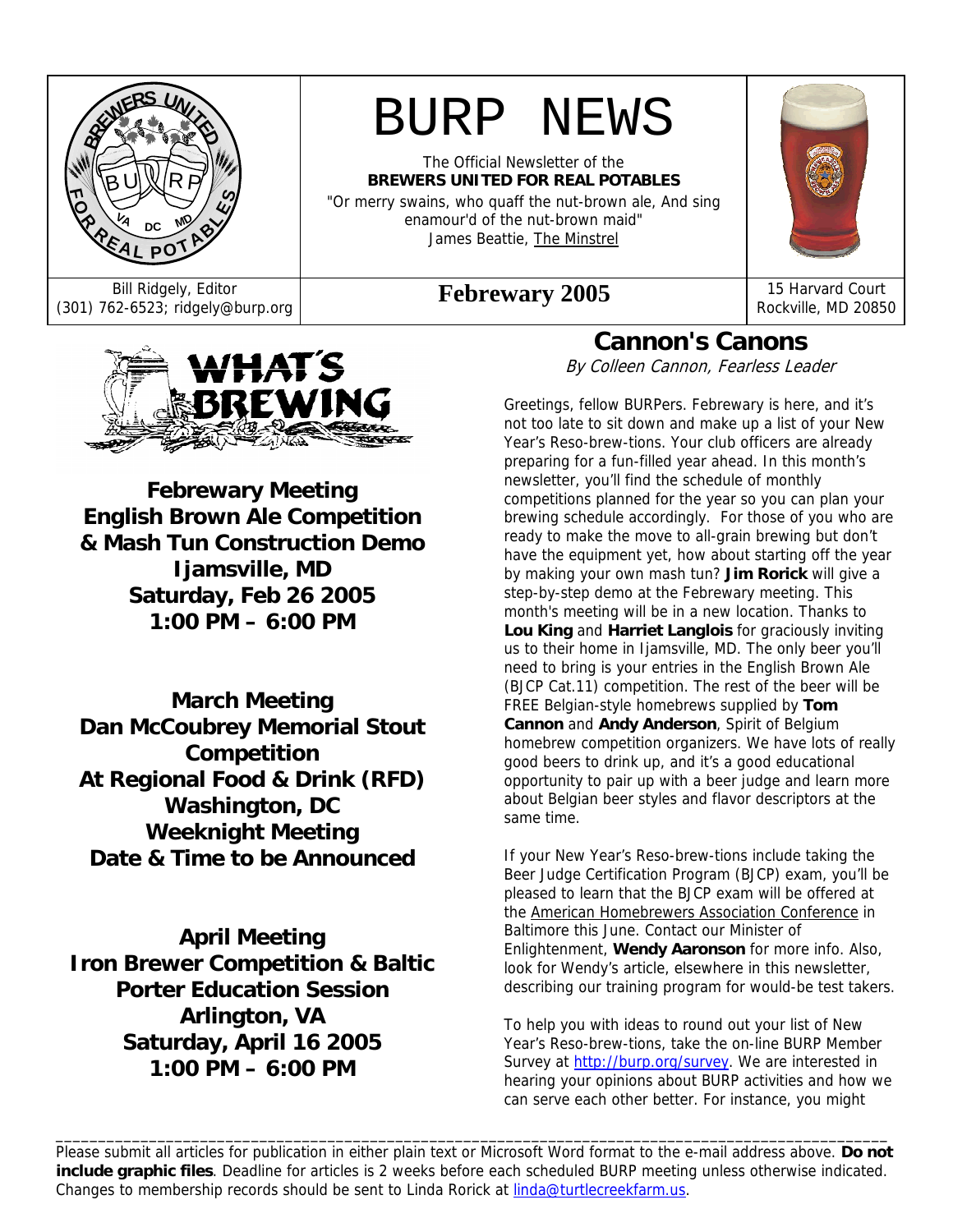want to team up with an experienced brewer who can show you how to brew in your new mash tun. Just take the survey and let us know.

Finally, if you missed the Spirit of Belgium 2005, this event was by far the best one yet, with three separate tasting sessions featuring a splendid selection of beers, some of which are not for sale in this area, including some never before seen in this country. Add to this a list of very interesting, inspiring, and thought-provoking speakers and a banquet of the most delectable food. Also, congratulations to those who took home ribbons from the most prestigious Belgian-style homebrew competition in the country. An event of this magnitude really shows what a rich resource of talented and dedicated volunteers we have in this club. I think SOB 2005 attendee **Steve Gale** summed it up best in his remarks on the Burgundian Babble Belt, where he stated "If you are not familiar with B.U.R.P., thinking of them as a 'homebrew club' is like thinking of a Cuvee de Tomme draft as a 'brewski'. Essentially accurate on some microscopic level but inadequate in more ways than you can count." Again, my heartfelt thanks to everyone who contributed their time, their beer, and their talents.

Cheers, Colleen



# **Cellar Notes From The Two Drunk Monks**

By Bud Hensgen & Mark Hogenmiller, Co-Ministers of Culture

As we kick off the new BURP year, after a very successful start with Spirit of Belgium, we must first look back at last year and give some "Angelic Praise" from the two monks. First, to Minister of Culture Emeritus **Mel Thompson**, on putting together a varied and interesting Monthly Competition Schedule and making our job hard this year by having to maintain his high standards. Second, to the Co- Ministers **Dave & Becky Pyle** for a very successful and fun Spirit of Free Beer, and all the love and support they gave Mel throughout

the year. Last, to **Tom Cannon** and **Andy Anderson** for not only pulling off the single largest Homebrew Real Ale competition, but to turn around and start working on the single largest Belgian-only Homebrew competition at the Spirit of Belgium, all in a two-month time frame. To all of you, we are grateful and welcome you to the Order of the Drunk Monks.

The new calendar is finally published with some minor updates to be made for the latter part of the year. We have tried not to make drastic changes; however, we have put a little more variety and have shaken up some the traditional styles a little. April is new with the Iron Brewer BURP competition (see attached article) still a surprise, on purpose. We are trying a new culture and education format with the Baltic Porter. With this being a new style, the commercial tasting and culture event, newsletter article, and recipe will be presented in April to allow for adequate time for brewers to prepare and get the helpful hints, rather than finding out the day of the competition that they should have not used roasted barley malt, etc. This year's clone is Aecht Schenkerla Rauchbier Maerzen, chosen by **Bob "Mac" McEwen** & **Brian Dueweke,** last year's winners. I have suggested to the BURP Officers that we should have a special culture meeting and commercial tasting in Bamberg, Germany to prepare for the competition. We have also added Barleywines and Imperial Stouts next February 2006 to give plenty of heads up. We will also be supporting the Minister of Education getting the examinees prepared for the BJCP exam in June at the AHA Convention.

This year, BURP is looking to increase our participation in the AHA Club-Only Competition (COC) program, which offers AHA Registered Homebrew Clubs an opportunity to compete nationwide with other homebrew clubs. Each competition concentrates attention on a specific style of beer or mead, and only one entry may be entered from each club. We will be identifying beers to go forward based on both Monthly Competitions and top BURP members placing in the Spirit of Belgium and Spirit of Free Beer Competitions. The first competition we will be participating in is the March/April 2005 "In Like A Lion, Out Like A Lambic." **Jay Adams** will be representing BURP based on his placement at the Spirit of Belgium. Good luck, Jay!

February Club Competition: Reminder that the February Club Competition will be English Brown Ales, BJCP categories: 11A Mild, 11B Southern English Brown, and 11C Northern English Brown. See the January Newsletter (and the li-beerian's article in this month's issue) for more information about the style guidelines. Remember to bring two 10 to 14 oz brown bottles. Please have entries in by 1:30 so that the judging can start on time.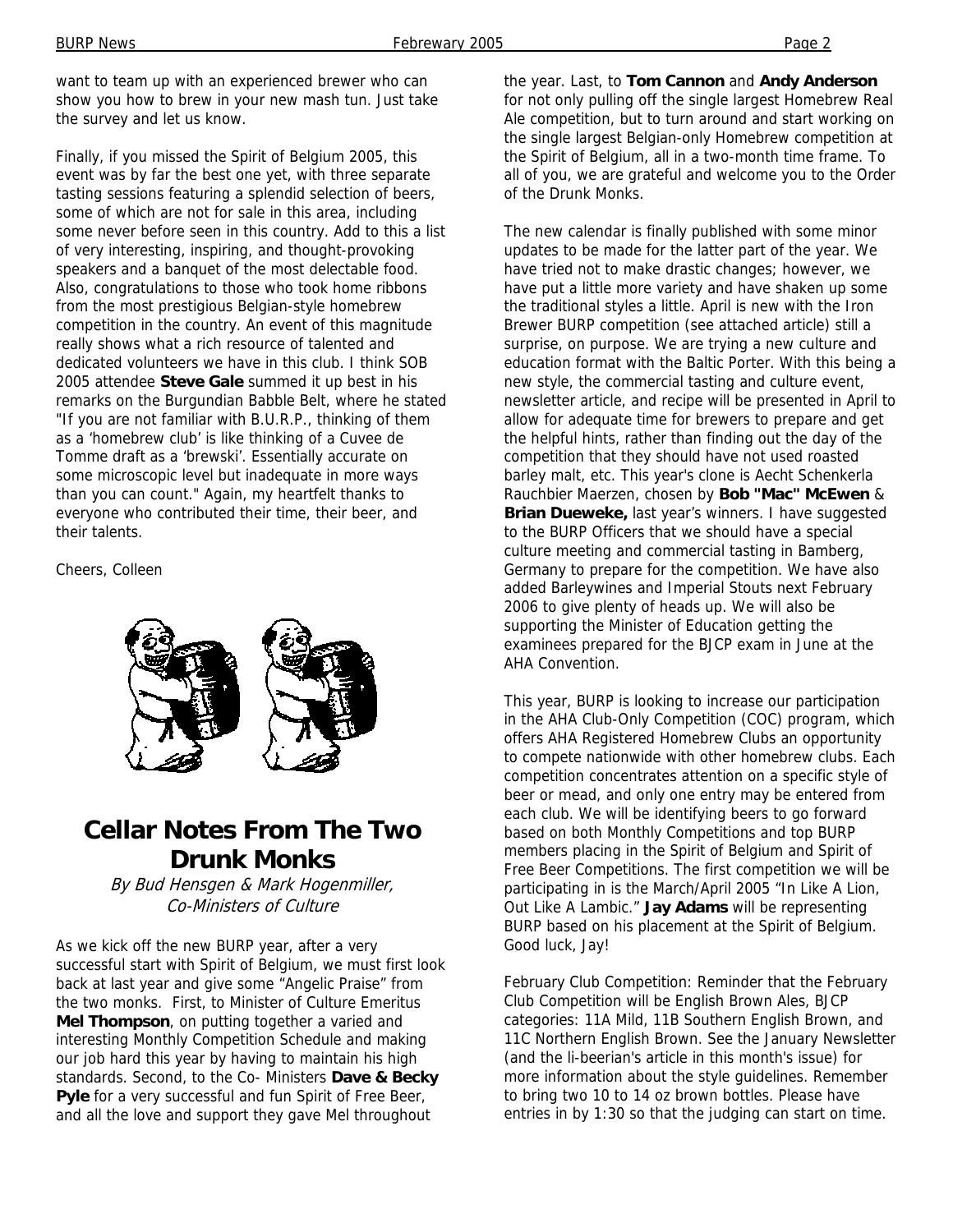Those interested in judging please let Mark (mehogenmiller@cox.net) know that you are interested.

Save the Date: May 14, Spirit of Free Beer 2005. **Keith Chamberlin** (Organizer) and **Betsy Kepler** (Judge Coordinator) have stepped up to the challenge of organizing this year's event. More information will be coming, but Keith and Betsy are still looking to fill some key positions. Those interested in supporting the SOFB can contact Keith via e-mail at sofborganizer@earthlink.net.

#### **Brewing Buddies:**

This year, we would like to encourage experienced brewers (two years or more experience?) to join up with newer brewers (two years or less experience?) and brew together. They can brew together just once or frequently. They decide what style and recipe they want to use. They can do whatever they want to! You could actually build a group, if you want to.

This will be a very simple operation, in which we will create two lists. They are, predictably, EXPERIENCED BREWERS and NEWER BREWERS. There is no hard and fast rule here. If you consider yourself a newer brewer, no matter for how long you've brewed, and you would like to brew with a more experienced BURP brewer, you should sign up as a newer brewer. If you see yourself as a more experienced brewer that would like to share some of your wisdom with a newer BURP member, sign up as an experienced brewer. There are two ways to do this. First, we will have the lists available to sign at the monthly meetings. Or you can simply e-mail Co-Minister of Culture **Bud Hensgen** at bhensgen1@verizon.net, and he will put your name on the list you request.

If and when we have a reasonable list to work with, we will publish it and people can select partners from the list. Fun, right? Here's how to start. Send your e-mail to Bud with your name & address (to help locate nearby partners), e-mail and telephone. Simple, right?

Here, we'll start.

Experienced Brewer - **Bud Hensgen**; 1327 N. Vernon St., Arlington, VA 22201, bhensgen1@verizon.net; 703 524 7630

# **BURP Club Competition Calendar for 2005**

**Note:** BOTY = Brewer of the Year

**Febrewary** English Brown Ale (Cat. 11)

| March           | Stout (Cat. 13)                      |
|-----------------|--------------------------------------|
| April           | Iron Brewer BURP (not for BOTY)      |
| May             | Best Beer with Chili (not for BOTY)  |
|                 | + Spirit of Free Beer (May 14, 2005) |
| June            | Light Lager & Pilsner (Cat. 1 & 2)   |
| July            | Wheat & Rye Beer (Cat. 15)           |
| <b>August</b>   | <b>MASHOUT Clone Competition</b>     |
|                 | (not for BOTY)                       |
|                 |                                      |
| September       | ALTercation (Alts & Kolsch) - War    |
|                 | Between the States team competition  |
|                 | (not for BOTY)                       |
| October         | Baltic Porter (Cat. 12C)             |
| <b>November</b> | Real Ale Competition & Festival      |
| December        | Holiday Brew-Off (TBD)               |
| January         | American Ale & IPA (Cat. 10 & 14)    |



# **Enlightenment Corner**

By Wendy Aaronson, Minister of Enlightenment

#### **MASHTUN & LAUTERTUN CONSTRUCTION DEMONSTRATION – FEBRUARY MEETING**

Are you ready to move from extract to all-grain brewing? Equipment and time are the two excuses most people give for not brewing all-grain beer. While I can't help with time (since I don't even manage my own time very well), BURP has the answer for your equipment excuse. Just about everyone who brews all-grain has used a picnic cooler (48 qt or larger) mashtun at one time or another. The coolers are cheap and readily available – and it's still a picnic cooler when you are done brewing! A few dollars worth of PVC pipe, a small piece of hose, a few odds & ends, and you're in business. If you would like to see how it's done, attend the February BURP meeting, and **Jim Rorick** will show you how to build your own!

#### **BJCP EXAM UPDATE**

The BJCP exam will definitely be scheduled during the AHA Conference in Baltimore. It will either be on June 16 or the morning of June 18. For those individuals who want to take the exam, please let me know your preference for a date.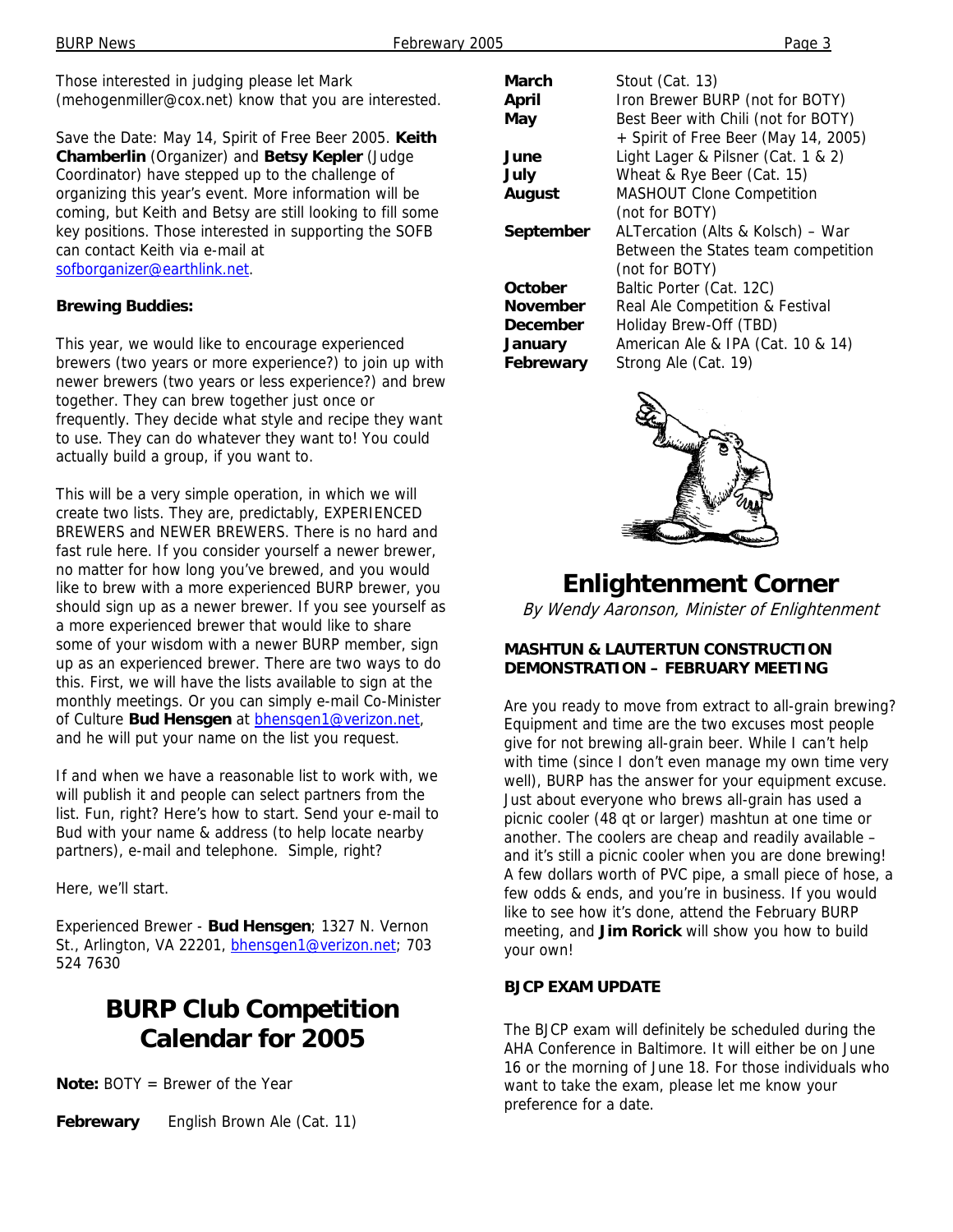#### **BJCP EXAM PREPARATION COURSE**

Many people have expressed interest in a BJCP Exam Preparation Course, but find it difficult to commit to 13- 15 weeks of a 3-hour session, especially when it means commuting across the river or even just a few miles. Therefore, I have created a flexible curriculum that can accommodate almost anyone. The course includes attending the enlightenment sessions and judging at BURP meetings, brewing with advanced brewers, 4 local study sessions, and timed practice exams that you can take at home. Most importantly, I will guarantee a passing score on the BJCP exam.

We are extremely fortunate to have a club with so many advanced brewers and BJCP judges. Just coming to a monthly meeting can be a learning experience. I am working closely with the Ministers of Culture, **Mark Hogenmiller** and **Bud Hensgen**, to discuss some of the beer styles that will be judged in the future. Also, anyone who is participating in the BJCP Exam Preparation Course will have a chance to judge at the club competitions. The twist is that the student's judging sheets will be graded and returned to the student. Each student will have the opportunity to brew with an advanced brewer, but it won't be your average brewing session. This will be 6 hours of technical training. The student will create a recipe in collaboration with the brewing mentor and, during the brew session, the mentor will go over the information needed to answer the technical questions on the exam. The local study sessions will cover exam-taking strategy and commercial tastings that focus on the "compare and contrast" questions of the exam. The practice exams will be timed and on the honor system. All exams will be turned in for grading. Are you ready for the challenge? We have 4 months before the exam. Please contact me at 301- 762-6523 or aaronson@burp.org if you are interested. I admit that I respond more quickly to telephone calls.

#### **BJCP REFRESHER CLASS**

Many changes to the beer style categories have occurred since many of the BJCP judges have taken the exam. Therefore, there are plans for a BJCP refresher class to cover the newer beer styles. Keep tuned to this column.





**Li-Beerian's Corner**  By Cerveza Crowe (Translated from Chihuahua by Janet Crowe)

This month the club competition is English Brown Ales. Let's take a quick look into the BURP Libeery and see what we can find on this style.

How about a little history? "Brown Ales" by Ray Daniels and Jim Parker says that the first distinct style to emerge out of the 1700s was porter. Porter was described as a cocktail of three beers - pale ale, stale and mild ale. The stale and mild ale were brown colored, and most people of the time just called them "brown ales". The authors mention that it wasn't until 1741 that the term "brown ale" was used by a brewer for a specific beer. In 1750, brown ale was made from repeated worts taken off of one charge of malt. This was not repeated washings of the same malt but repeated mashings of the same malt. The liquid from the mash was taken off, but no sparging was used. From the 1820's to the 1920's, the term "brown ale" fell from popular use and was replaced by the term "mild ale". But in 1924, Newcastle Breweries saw an increasing demand for bottled beers and put their young brewmaster to the task. In 1927, Newcastle Brown Ale was launched.

How about some recipe information? "Clone Brews" by Tess and Mark Szamatulski list the following grains to make a 5-gallon Newcastle Brown Ale clone:

- 8.75 lbs. British 2-row pale malt
- 2 oz. 55L British crystal malt
- 2 oz British chocolate malt
- 1 oz British black malt

The authors do say that Newcastle Brown ale is actually a blend of their stronger dark ale, which is not sold, and their lighter Newcastle Amber ale. Newcastle Brown is nicknamed "the dog" because Englishmen once used the following excuse to slip out to the pub for a Newcastle, "I'm just popping out to walk the dog."

Another recipe source is Dave Miller's "Brewing the World's Greatest Beers". The grain bill for Dave's recipe per 5-gallon batch is:

- 5.5 lbs British pale malt
- 8 oz British crystal malt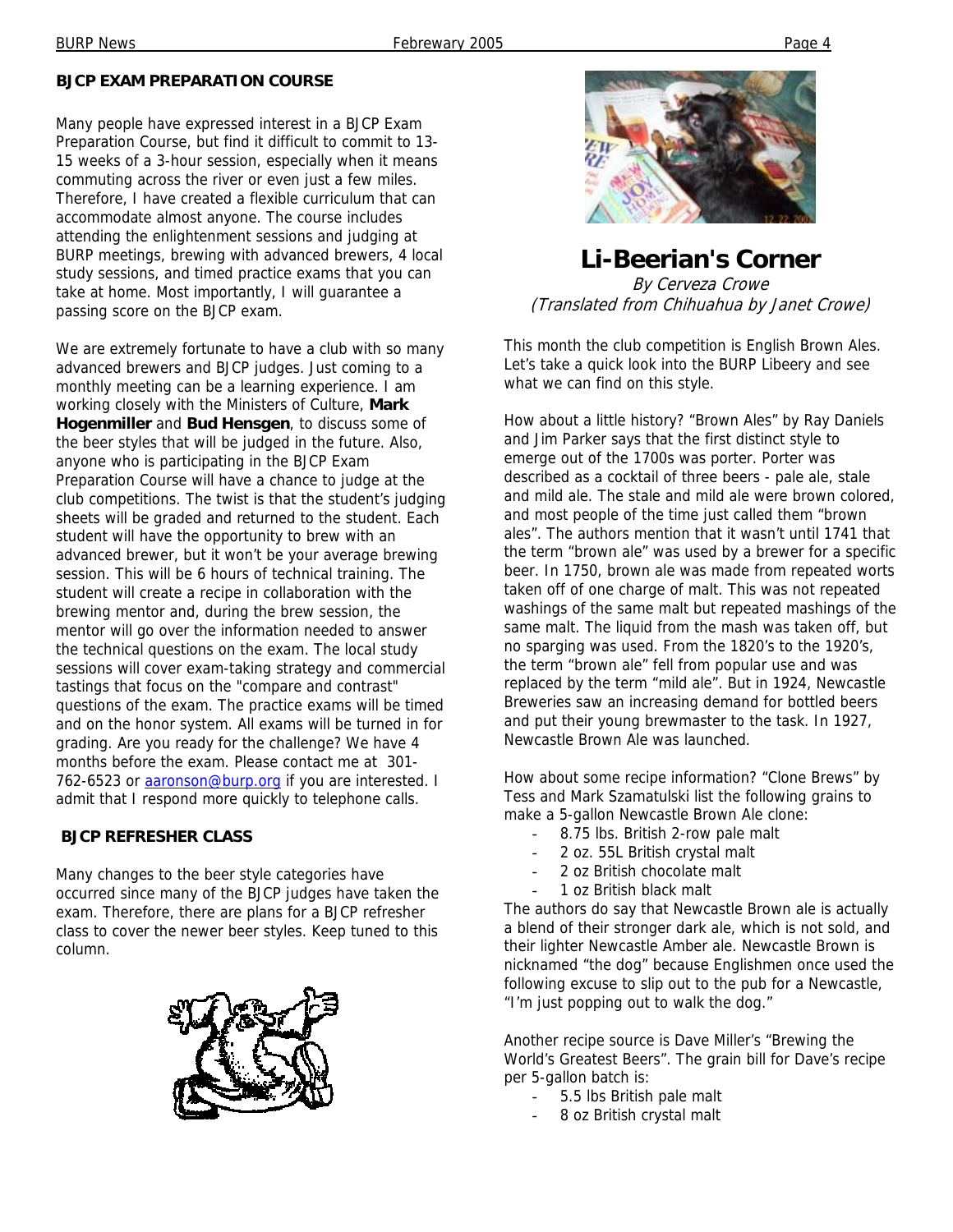- 4 oz chocolate malt
- 1 lb dark brown sugar (added to the boil)

Open a good book, enjoy a brown ale and expand your mind and taste buds.

### **? ? ? ? ? ? ? ? RYDler**

Q. What's the biggest threat to distinctive, memorably tasting brews recognized on your stores' shelves?

**? ? ? ? ? ? ? ?** 

### **Iron Brewer BURP**

By Mark Hogenmiller, Co-Minister of Culture

Get ready for the hops and barley to start flying as Ultimate Fighting Champion meets Anton Dreher in this BURP Brewing Challenge. The **surprise** style/theme for the April 2005 club competition will be revealed at the BURP meeting on February 26. Then challengers face off in a frenetic liquid culinary battle. **Iron Brewer-BURP** is adapted from the format of the popular FujiTV show. Many are familiar with the television show Iron Chef, but few realize that the original Japanese title is Beiru no Tetsujin (Iron Men of Beer).

This incredible battle will take place in "**Bud Hensgen's** Kitchen Stadium," the site of the April BURP meeting. A guest panel of judges will determine who is victorious and who is vanquished. The contestants will be pitted against one another to claim the title as the club's "**Iron Brewer-BURP**". Since this will be a keg competition, everyone at the meeting can taste, praise or condemn the beers. No matter whether your brew is deemed worthy to win the title of **Iron Brewer-BURP**, -- you, the BURPer, always win with Free Beer.

Iron Brewer-BURP competitors may be invited to brew in any style -- ales, lagers, or hybrids. Once the secret ingredient that all competitors must use is announced, competitors will have just 6 weeks to complete their beer. At the end of the six weeks, competitors will stand before a panel of BURP celebrities and all BURP meeting attendees and learn their fate.

The flamboyant host, **Colleen Cannon** (known as "Fearless Leader"), surrounded by sniggering and snorting strap-hangers, competing for the floor with polite but generally insipid commentary from the judges,

("This beer doesn't suck"), contributes to the eccentric style of this competition.

All battles require the opponents to brew a beer in which a special-to-be-announced style/theme plays a starring role. At the end of the February meeting, the ingredient will be announced. The winner will be the brewer who best expresses the unique qualities of that ingredient in the competitor's chosen style and will be crowned **IRON BREWER BURP 2005.** 

### **Lagering with Mother Nature**

By Mark Hogenmiller, Co-Minister of Culture

As I sit here lamenting the cold weather outside, I welcome it for only one reason - Lagering Heaven. We all are probably aware by now that to "lager" means to lay down. A lager is a beer that is fermented with yeast that works at cold temperatures and at the bottom of the vessel. The beer is matured at a close-to-freezing temperature before bottling or kegging. I have been successful in making good lager beers with my wife's converted chest freezer. However, when I do not have permission to convert it, I have been successful in making them in our unheated garage. For those without the room, space or extra cash lying around to invest in a chest freezer this will provide some hints on how to make lagers with Mother Nature.

**Style**: A very strong lager might be cold-conditioned for as long as nine months. The traditional lager cycle is three months, but a one or two-month cycle is not uncommon and, with a few shortcuts, you too can be successful with making lager beers. Due to the short cycle that the Washington, DC area weather gives us, choose a lager style from BJCP categories 1 & 2, as these styles are generally not as strong as the bocks and doppelbocks that require longer times to age and condition.

| <b>LIGHT</b><br><b>LAGER</b>         | OG.      | FG          | <b>IBUs</b> | <b>SRM</b> | <b>ABV</b>     |
|--------------------------------------|----------|-------------|-------------|------------|----------------|
| 1A. Lite<br>American<br>Lager        | 1.030-40 | 0.998-1.008 | $8 - 12$    | $2 - 3$    | $3.2 -$<br>4.2 |
| 1B.<br>Standard<br>American<br>Lager | 1.040-50 | 1.004-10    | $8 - 15$    | $2 - 4$    | $4.2 -$<br>5.1 |
| 1C.<br>Premium<br>American<br>Lager  | 1.046-56 | 1.008-12    | $15 - 25$   | $2 - 6$    | $4.7 -$<br>6.0 |
| 1D.<br>Munich<br><b>Helles</b>       | 1.045-51 | 1.008-12    | $16 - 22$   | $3-5$      | $4.7 -$<br>5.4 |
| 1E.<br>Dortmund<br>Export            | 1.048-56 | 1.010-15    | 23-30       | $4-6$      | $4.8 -$<br>6.0 |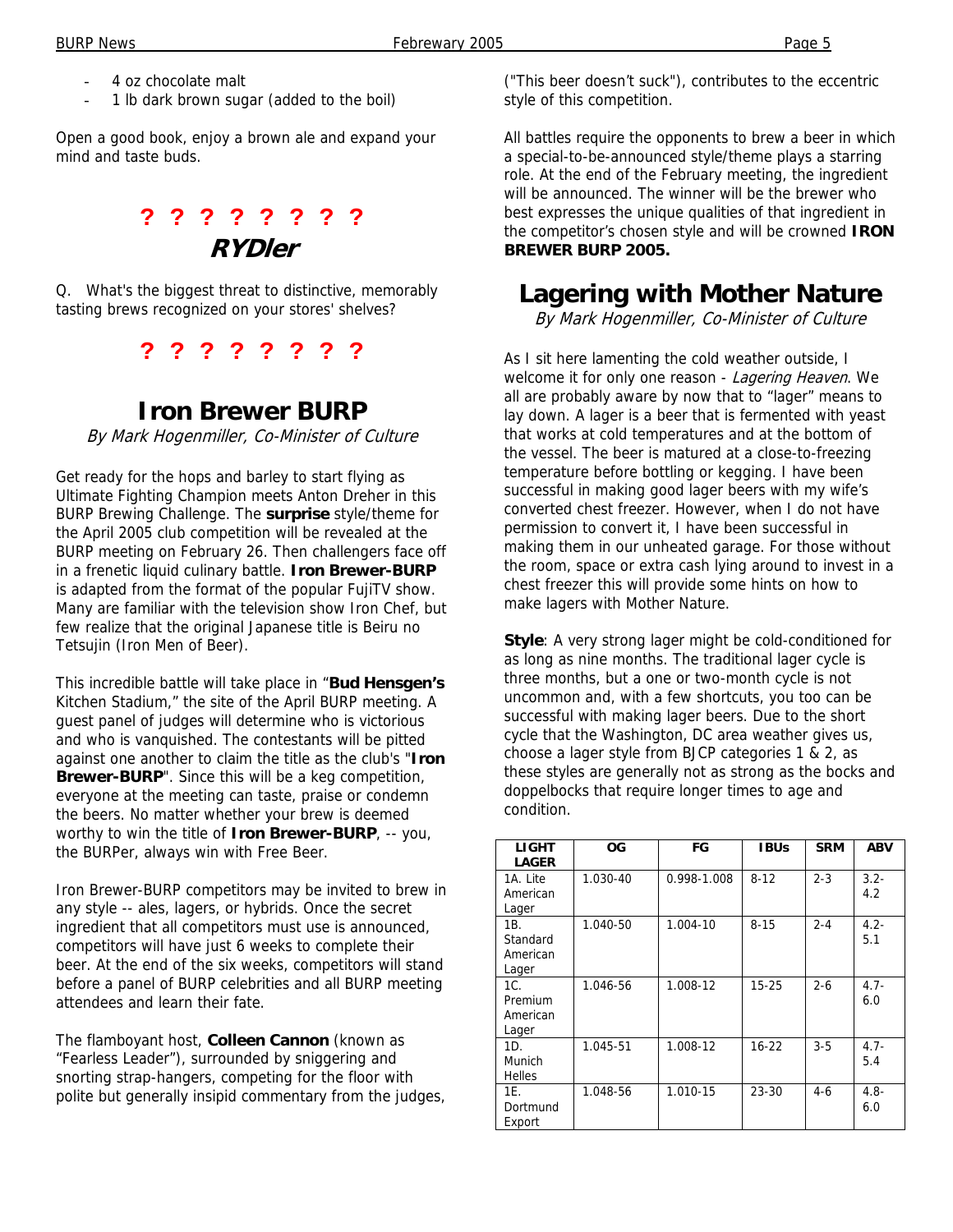| <b>PILSNER</b>                     |          |          |           |           |                |
|------------------------------------|----------|----------|-----------|-----------|----------------|
| 2A.<br>German<br>Pilsner           | 1.044-50 | 1.008-13 | $25 - 45$ | $2 - 5$   | $4.4 -$<br>5.2 |
| 2B.<br><b>Bohemian</b><br>Pilsner  | 1.044-56 | 1.013-17 | $35 - 45$ | $3.5 - 6$ | $4.2 -$<br>5.4 |
| 2C. Classic<br>American<br>Pilsner | 1.044-60 | 1.010-15 | $25 - 40$ | $3-6$     | $4.5 -$<br>6.0 |

Yeast: Lagers are traditionally fermented at ~50-55°F during the primary fermentation. Most lager yeast work optimally at this temperature range, but will still successfully ferment at higher temperatures, even room temperature. The higher temps will result in some alelike characteristics, so if your unheated basement can only get down to 60, don't worry, as you will still have a successful lager.

If your unheated garage is sitting at 30, try the overnight method. Last February with our extended cold snap, I would let the beer sit in the garage overnight in a blanket. The large thermal mass of 5 gallons of wort takes a long time to adjust. By bringing the fermenter indoors during the day, the range of the primary stayed between 50–55 degrees. 55F going to bed, 50F upon waking up. For the secondary fermentation, I reversed the cycle and allowed it to stay longer outside in the garage during the day.

After pitching the yeast, don't drop the temperature into the 50's immediately. Wait 6-12 hours before dropping the temperature to let the yeast get active. I also recommend that you make a yeast starter to insure a quick start to fermentation. The important point is to have the fermentation at a low temperature but not to delay the onset of fermentation by cooling too quickly.

**One a Day:** For those Ale brewers, you may be surprised at the difference between ale and lager fermentations. Ale yeasts tend to gorge at the buffet table throwing up a big rocky head and leaving the party after 5 days. Lager yeast in the colder temperatures are more deliberate and, as bottom fermenters, do not show off with a big cap on the fermentation. So do not be alarmed if it appears different.The general rule is to primary ferment at least 1 day for every degree Plato of Original Gravity. In other words, a 12P (1.048) pilsner such as a German or Bohemian pilsner will be fermented for about 12 days at 50F. This also assumes pitching a good yeast starter.

**Diacetyl Rest:** Diacetyl is a natural byproduct of yeast. It is most commonly recognized as a butterscotch or buttered popcorn flavor in the beer. This is a desirable flavor in some beers but not in most lagers. To minimize

the diacetyl attributes in beer, it's recommended that the fermenting wort rest once the beer has reached terminal gravity for 48 hours at 62-70 degrees prior to crashing the temperature. This stage allows to yeast to reabsorb the diacetyl.

**Secondary Fermentation:** At this point if the cold weather is still with us, you can rack the beer to the secondary and 'lager' for 3 plus weeks at 32 – 40 F. However, if Spring is upon us, do not worry. For bottlers, bottle your beer as normal, keep at room temperature for a week, and then move to the refrigerator to finishing lagering. This will not truly give you all the fine characteristics of lagering in the secondary, but the most important phase is the cold primary fermentation. For keggers, you can cold condition in the corny keg and force carbonate prior to serving.

**Sanitation:** Sanitation cannot be overlooked when making these lager beers. Upon reviewing the style guidelines, we note that these are all delicate, crisp, and light in color beers. Unlike highly hopped, fruity ales with caramel and other specialty malts that can sometimes mask off flavors, these styles will more easily bring to the surface poor sanitation procedures.

#### **Tip to success:**

- 1. Choose a "smaller" beer that does not require extended aging.
- 2. Ferment as cold as Mother Nature will support.
- 3. Pitch a good yeast starter.
- 4. Perform a diacetyl rest.
- 5. Be patient
- 6. Keep it clean.
- 7. Enjoy!



# **The Spirit of Belgium – No SOB Story Here!**

By Ben Schwalb

We have over 200 attendees. We have 30 volunteers. But what does everybody talk about? They talk about that one big S.O.B. Fortunately this time that S.O.B. was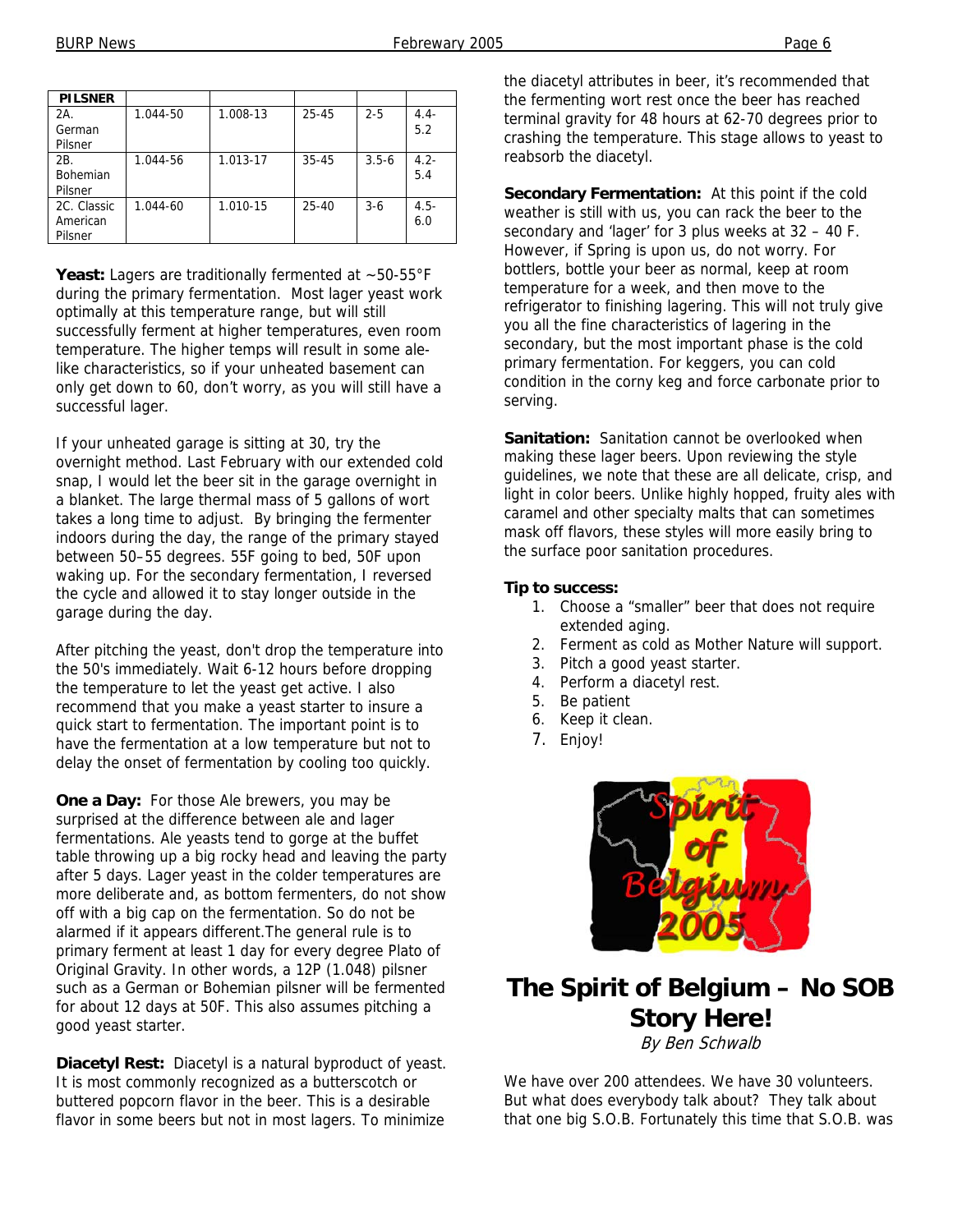the Spirit of Belgium! And that's no SOB story; that was the plan.

The 4<sup>th</sup> Spirit of Belgium, held Martin Luther King Weekend at the Sheraton National Hotel in Arlington, was the best ever. It has grown immensely from the first SOB held eleven years ago. There were attendees from as far away as Alaska, and they were treated to a stellar lineup of speakers and beer tastings, as well as a Belgian-style homebrew contest with almost 150 entrees!

We hit the ground running Friday evening with a tasting of almost 20 Belgian-style homebrews as folks registered and picked up their information packets, nametags, and commemorative glasses. Saisons, dubbels, tripels, pales, darks, goldens and an orange gueuze exhibited BURPers' brewing expertise. There was also a slide show of pictures from various BURPers' trips to Belgium. Afterward, in the hospitality suite, many attendees enjoyed more than a dozen bottled selections until the wee hours, including BURP's 30<sup>th</sup> anniversary beer called "Brothers et Sisters in Beer", an 11.3% ABV vintage brewed in December 2001 with Rochefort yeast.

Saturday morning saw many people up early (and I mean early -- they started at 7:30 a.m.) to judge the homebrew contest entries. Many high-quality beers were entered, making the judges' job difficult (and fun!).

Keynote speaker **Tim Webb**, author of "The Good Beer Guide to Belgium and Holland" (the absolute bible for beerhunting in those countries), explained why America and Belgian beer need each other. The Belgian use of hop pellets, powders and extracts, plus American brainwashing ads and sheep mentality ("selling pissy beer to the aesthetically challenged"), might lead to a world beer market consisting of four global producers of bland 5% ballpark suds. Quality beer can be saved only by combining the Belgian willingness to experiment with the confidence and can-do attitude of American microbrewers. On a humorous note, while Tim was speaking, there was a very loud holy roller revival meeting in the next room. Well, the Spirit [of Belgium] moved all of us, because later on, we exorcised the "tools of the devil"; we consumed Lucifer; we quaffed Judas; we devoured the Duvel.

Next up was **Jean-Louis Dits**, owner of Brasserie à Vapeur. Located in Pipaix, Belgium, it's the last totally steam-powered brewery. In the 1970s, Jean-Louis tried making bread, which came out burned and flat (glad his beers aren't); only the top millimeter was edible (but it was very good). He then made wine, cheese, and finally, in 1980, beer (although he was the only one who enjoyed it). His Saison de Pipaix took fifteen years of trial and error to become drinkable. A lover of spices and botanicals, he uses unorthodox ingredients such as pepper and lichens in his beer. He brews on the last Saturday of every month, and many friends come over to observe, eat, drink, and celebrate. He said that in 1913 there were 3,387 breweries in Belgium – almost one and a half for each town! Now there are only 117. There are two reasons for this decline: the two World Wars, and the fact that many brewers' children have not been interested in continuing the brewing operations.

**Peter Bouckaert** of New Belgium Brewing Company talked about his experiences working in the Belgian brewing industry, including places like Rodenbach and De Gouden Boom, for nearly 20 years before accepting his brewmaster position at New Belgium. He declared that Belgian beer contains three ingredients: knowledge, experience, and creativity; and that homebrewers are the "kernel" of the industry, as many professional brewers were once homebrewers. (We have plenty of kernels in BURP. In fact, we're quite corny!). According to Peter, Belgian beer is not about recipes or individual ingredients -- it's about beauty. When you make a beer, you're creating ten minutes of pleasure.

**Andy Anderson**, **Chuck Cook**, **Jamie Langlie** and **Craig Somers** capped off the day's talks with a "virtual tour of Belgium" as they related some of their past Belgian experiences and showed us pictures of their travels. One of the more memorable images was "Jeanneke Pis" – a squatting female version of Mannekin Pis. You go, girl!

That evening featured a tasting of close to 50 Belgian selections from 30 breweries, including Achel, Chimay, Dupont, Rochefort, Westmalle, and several that don't export to the U.S. It was a fantastic reception despite the Virginia Department of Alcoholic Beverage Control's draconian beer laws, which state that you cannot serve yourself, and servers cannot drink while serving. Afterward, the hospitality suite once again "hopped" until after midnight. We drank more devil brews, and we drove Satan away. That's right – we drank and drove, and it was all perfectly legal!

The Sunday session started with several American brewers talking about brewing Belgian-style beer. They fielded many thoughtful questions from the audience and discussed issues such as the trade-off between letting yeast finish and selling beer quickly enough to pay the bills.

**Dave Logsdon**, President/Director of Wyeast Laboratories, gave a very informative, technical talk about the microbiology of lambic-style beer. He described many of the yeasts and bacteria involved, pH, flavor compounds produced, and adding fruit.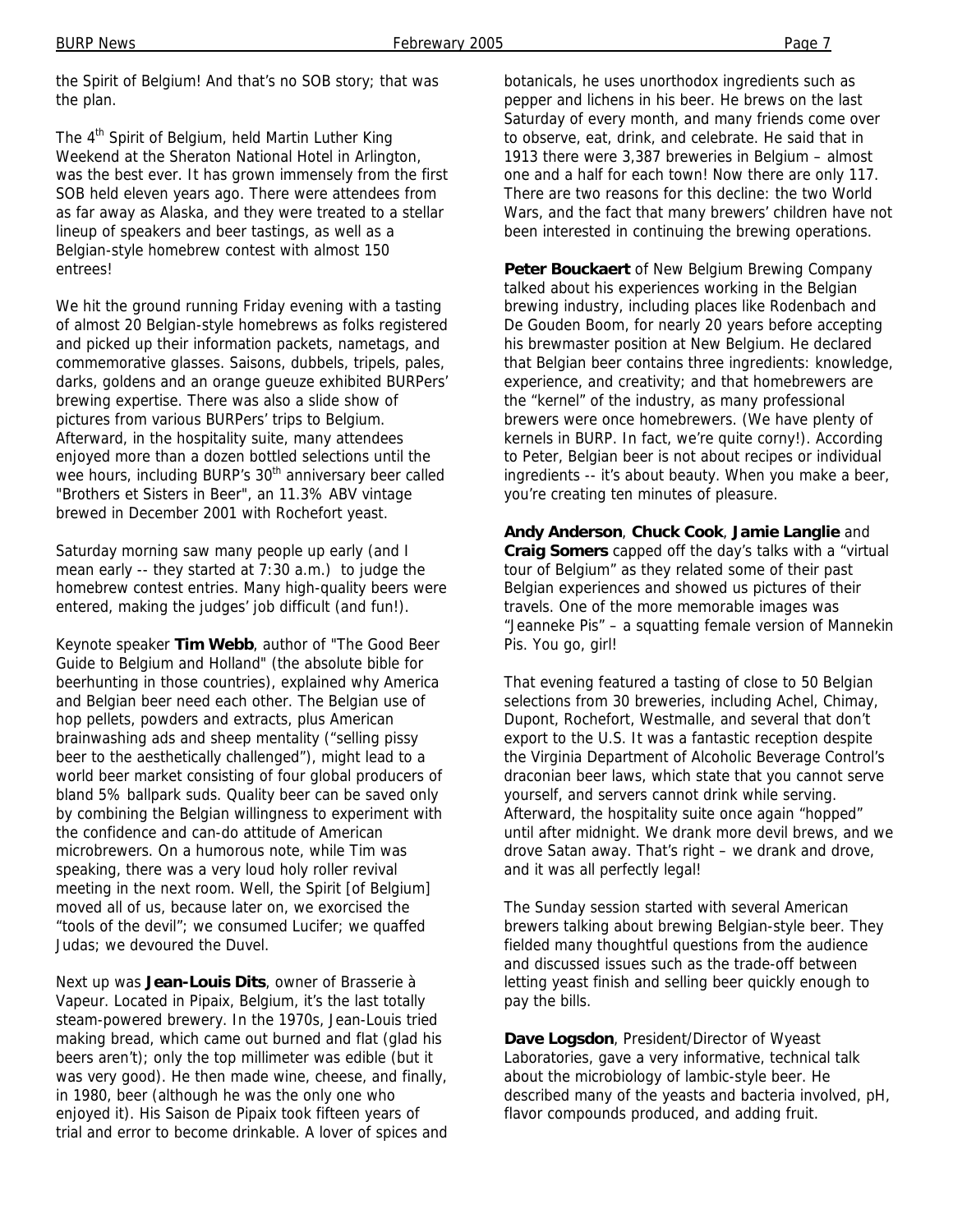**Chris White**, President of White Labs Inc., taught us about the microbiology of Trappist and Abbey-style beer. He answered many questions. In fact, there were more people lined up to ask questions than time allowed.

The final session was a panel of beer brewers, authors and aficionados discussing the brewing and enjoying of Belgian and Belgian-style beer. A few nuggets of note: Most Belgian beer recipes and styles are less than 55 years old. Some styles are disappearing because of the difficulty and cost of making them. 70% of Belgian beer is Pils (Stella Artois, Jupiler, Maes).

After the sessions, we were treated to a tasting of 30 American craft-brewed Belgian-style beers. About 15 breweries, including Allagash, Capitol City, Clipper City, Stoudt's, and Victory, wowed us with great beers that would have been indistinguishable from Belgian brews in a blind tasting. Of particular note was Pizza Port's Cuveé de Tommé – a raisiny, tart, mouth-watering beer that was so full of flavor that you couldn't tell it was 11% ABV.

The SOB capstone was the Belgian banquet. This was dining at its very best, with five courses and ten different Belgian beers. The Orval aperitif was followed by Drei Fonteinen Oude Geuze and White Asparagus with Marinated Cherry Tomatoes and Dressing a la Pyle. Cream of Sorrel Soup was accompanied by two beers from Brasserie de Blaugies: La Moneuse Saison and Saidon d'Epeautre. The main course was a choice between Veal Osso Bucco braised in Sweetwater Tavern Dubbel or Baked Cod in Grape Reduction Sauce a la Capitol City Tripel. These were escorted by Duvel and Chimay Grand Réserve. Next was Ommegang along with cheese made with Ommegang. The chocolate mousse dessert was followed by two De Dolle beers: Export Stout and Still Nacht. All was topped off with coffee and Kasteel Triple. Homebrew contest awards were given out, and several speakers entertained and informed, including the Brickskeller's **Dave Alexander** and 2001 SOB conference chair **Colleen "Pissed-Off Woman" Cannon**.

Wouldn't it be great if SOB were held every year? Then why isn't it? As this year's conference chair **Rick Garvin** explained, planning takes 18 months; in order to do it every year, the planning would have to be overlapped. Speaking of planning, kudos to all who worked so diligently on the conference committee. I won't attempt to list them all because I don't want to risk leaving anybody out.

Well, I told you there was no SOB story here, so instead, I gave you the *Schwalb* story, and I'm sticking to it.

(Ed. Note – **Philip DeBeers** contributed to this article)

### **Spirit of Belgium 2005 – State of the SOB**

By Rick Garvin, SOB Organizer

It was a proud BURP moment watching the Spirit of Belgium conference occur. This was a very large event for BURP that tested our ability to organize. From all comments we received, it is clear that BURP did an awesome job. 242 participants from 3 countries and 19 U.S. states joined us. The last of the expenses have been submitted and it looks like we will be slightly better than break-even. With sales of leftover T-Shirts and Glasses we should end up with between \$1,000 and \$2,000 added to the BURP treasury.

This event took an enormous amount of work and a large number of volunteers to organize. Thanks to all of our volunteers, especially our organizers: **Alan Hew, Andy Anderson, Becky Pyle, Betsy Kepler, Bill Ridgely, Bob Kepler, Bruce Bennett, Christine Johnbrier, Chuck Cook, Colleen Cannon, Craig Somers, Dave Pyle, Jamie Langlie, Janet Crowe, Jeff Wells, Jim Dorsch, Jim Hanson, Jude Wang, Kathy Koch, Keith Chamberlin, Mel Thompson, Pat Crowe, Paul Langlie, Rod Rydlun, Steve Marler, Tim Artz, Tom Cannon** and **Wendy Aaronson**.

One of our lessons learned is that it is a good idea to book the venue one year in advance. If you are interested in organizing the next SOB keep that in mind!

### **? ? ? ? ? ? ? ?**

# **Answer to Feb RYDler:**

A. Mergers and acquisitions! Anheuser-Busch overtaken by Interbrew+Ambev, now Inbev; SAB+Miller now #3; Heineken #4, now Molson-Coors, #5. What's the next shift/consolidation?

**? ? ? ? ? ? ? ?** 



**The Kepler Kitchen** By Bob & Betsy Kepler

What a great Spirit of Belgium! The beers were top notch, from the homebrewed beers Friday evening and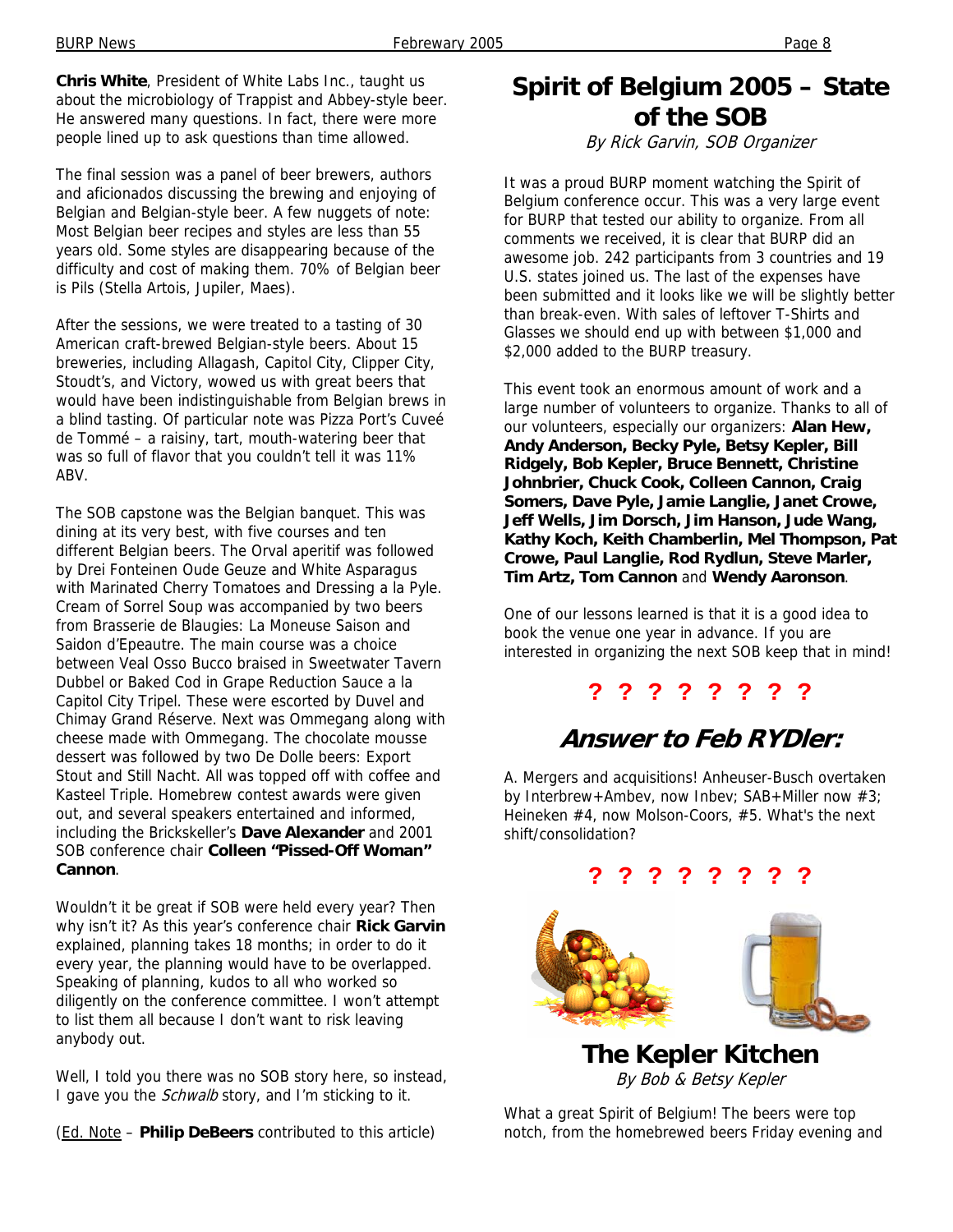Saturday morning (for those of us that judged!), to the hard-to-find Belgians Saturday evening to the wonderful American-brewed beers Sunday afternoon to the Banquet beers Sunday evening…so many great beers! And oh, the banquet food! (Imagine Homer Simpson, mouth open, tongue lolling and him gurgling with extreme pleasure. Yeah, that's pretty much how I was feeling by Sunday evening.)

As I was recovering Monday morning--and being very thankful for the day off-- I had the chance to utilize the entire day to make a "Sunday Dinner". Remembering all the great food from the night before, especially the sorrel soup, I realized I needed to revisit one of my favorite cookbooks, Everybody Eats Well in Belgium by Ruth Van Waerebeek. This treasure was so generously presented to me by some of my dear BURP friends after the last SOB. Ruth Van Waerebeek has also authored many of the recipes on the "cooking with beer" webpage of one of SOB's sponsors, Vanberg & DeWulf: http://www.belgianexperts.com. This site is a great resource for Belgian food, culture and cooking with Belgian and Belgian-style beers. There are even some "recipes" (suggestions, really—see next paragraph) credited to Frank Boon's mother! They're buried in the Appetizers section but are well worth the effort to find. I can't wait to try the Toast of les chevaliers du fourquet!

The speakers at SOB were also wonderful. I was most inspired by Peter Bouckaert's talk. The Kepler approach to cooking (and brewing) is much more artistic than scientific. We use published recipes as suggestions- inspirations and general guidelines, not something written in stone. There are times I know I'd rather use 5 cloves of garlic instead of 3, or that I'd prefer Belgian aromatic malt or Victory instead of Vienna or other specialty malts. Your final product should be a sum of all the parts, so don't get too caught up in precise amounts or ingredients. Know your ingredients and have a clear idea of what you want the final product to be. In the end, beer and food should have sweet, sour and bitter flavors and aromas in harmony and balance.

I settled on making chicken potpies for our "Sunday dinner". As I was poaching the chicken, I started perusing the cookbook in search of a dish suitable to bring to an upcoming gathering. News of an approaching snowstorm piqued my winter cravings for creamy yet hearty soups/stews made with aromatic winter vegetables. Of course, the recipe had to have beer as an ingredient. So would it be Chicken braised in Rodenbach? Or Chicken Braised with Beer and Endives (this time the suggested beer was Witkap Singel, Scaldis, or Moinette); or Waterzoi with Gueze? I was feeling inspired by many of her recipes, but in the end I used Ruth's Waterzoi peasant style and chicken and endives braised in beer, as a starting point. Both recipes

#### are available online from http://www.belgianexperts.com.

To quote Ruth, "Waterzoi is a confusion of a soup with a stew." Its main ingredients are poached chicken, rabbit or fish, and aromatic vegetables. And according to Ruth, it has as many variations as Flanders has church towers. For my dish, the chicken needed to be in bite-sized chunks since it was to be served at an informal function, not a sit down dinner with knives and forks. I like the flavor and texture of braised chicken a bit better than poached chicken. Over-poaching can leach most of the flavor out of chicken and leave it with a rubbery texture. However, the resulting poaching liquid will be quite flavorful. I didn't feel like cutting a whole chicken as Ruth's recipes suggested, but I did want the flavor that dark meat offers. So I settled on using boneless, skinless, breasts and thighs. (Luckily, my local supermarket, Super H, carries boneless, skinless chicken thighs, so I didn't have to take on that task). I felt Ruth's Waterzoi had too many veggies in it; I didn't want too many flavors competing with the delicate sweetness of the leeks, the bitter bite of the endive and the sourness of the gueuze.

So here is more or less what I ended up doing. Note that amounts—ingredients and cooking times—are approximate. Use your senses to guide you.

Ingredients:

- 3 pounds boneless, skinless chicken breasts and thighs,
- cut into bit-sized chunks
- 2-4 T butter
- 2-4 T canola oil
- 4-5 endives, quartered and cored
- 4-5 leeks, white and very pale green parts only, sliced 1T salt
- 2 t white pepper
- 1 t ground coriander
- 2 t sugar
- Dash of nutmeg

2-3 cups flavorful chicken broth (mine was left over from my chicken pot pie makings; it was seasoned with thyme and leeks)

- 2-3 cups Hanssens gueuze
- ½ 1 cup heavy cream
- ½ 1 cup crème fraiche
- 2-3 T chopped parsley
- 2-3 T chopped chervil

Lightly season chicken pieces with white pepper, salt and ground coriander. Melt 1-2 T butter and 1-2 T oil in a dutch oven over medium heat. Brown the chicken in batches, taking care not to let the butter burn, else the sauce will be bitter. Lower the heat if necessary to prevent burning. The chicken doesn't need to be fully cooked at this point, just browned enough for color and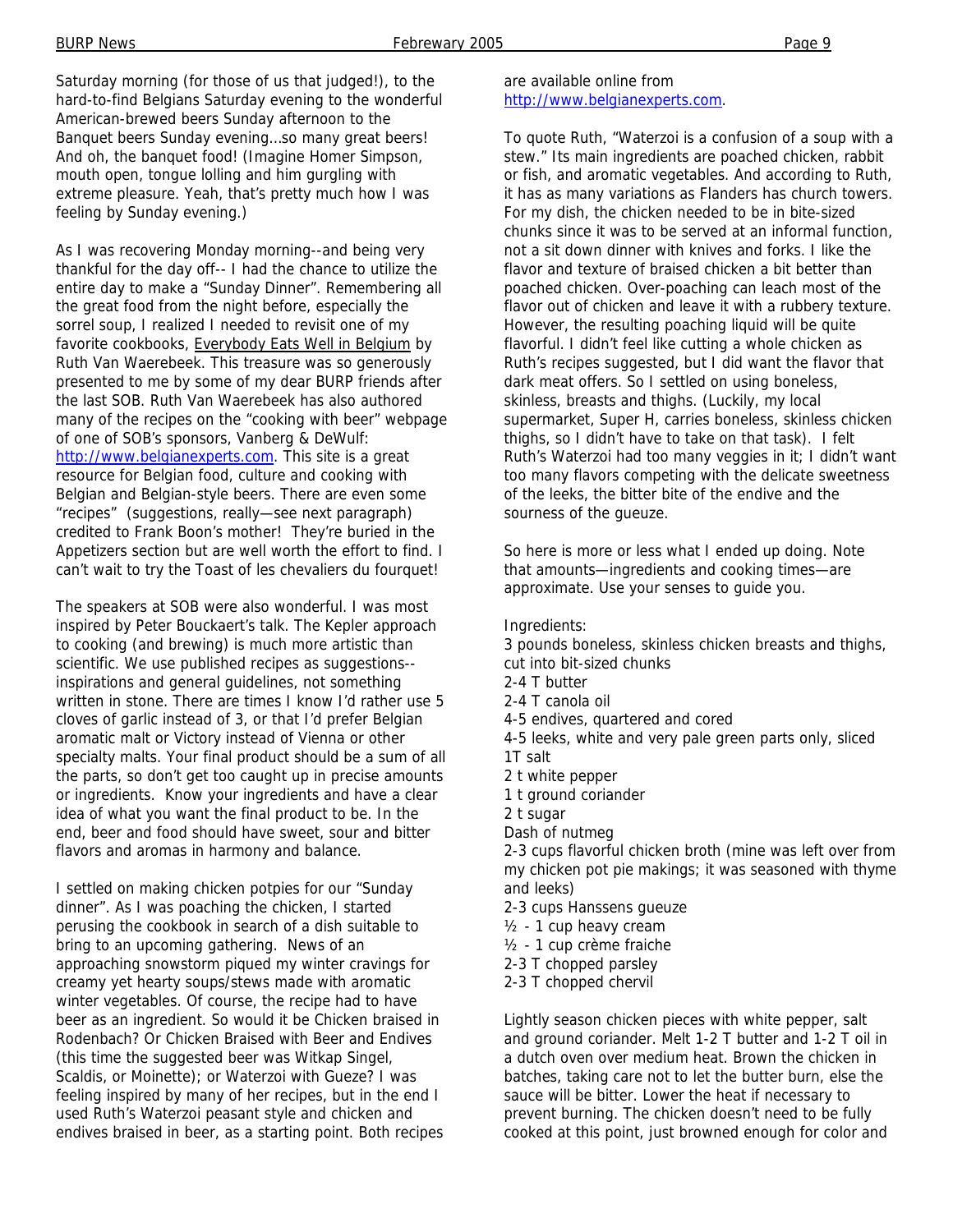flavor. Add more butter and oil as needed with each batch. Set browned chicken aside.

In the same pot, melt a bit more butter and oil, if needed. Add the leeks, seasoning them a bit with salt, white pepper and coriander. Cook until just soft, adding a bit of chicken broth to aid in the "wilting" and the deglazing of the pot. Remove leeks.

Add more butter and oil if needed. Then add the endives, again seasoning lightly with salt, pepper and a bit of sugar to aid in the caramelizing. Cook until soft. Add a bit of chicken broth to deglaze the pot, scraping the browned bits from the bottom of the pot.

Now add the leeks and chicken back to the pot with the endives. Add enough chicken broth and gueuze to just cover the chicken and vegetables. Bring to a boil, and then turn heat down to a bare simmer. Partially cover and braise until chicken and vegetables are cooked and the flavors have melded, approximately 30 minutes, stirring periodically. Add more broth and/or gueuze if needed to keep contents covered in liquid.

Add cream and crème fraiche until you get the flavor and consistency you desire. Add a dash of nutmeg. Taste. Adjust seasonings to your taste. Just before serving add the chopped parsley and chervil.

A few notes on ingredients and techniques:

Stewing hens are recommended for poaching. They are tougher, yet more flavorful than roasters. They can also be hard to find, adding to my decision not to poach the chicken for this recipe.

Leeks are very sandy. To clean them, first cut off the tough, dark green tops. Then cut in half length-wise from root end to top, leaving the root attached. This allows you to peel back the layers for washing without the leek falling apart. Wash well to remove all the sand from the layers, then slice.

Endives should be firm, pale and not browning at the edges. Store in paper towels to prevent exposure to light—the light is what causes browning.

Chervil can be hard to find (usually Fresh Fields carries it). It looks like smaller, more delicate parsley, and has a pleasant, subtle anise flavor. You can substitute tarragon, but in lesser quantities.

White pepper is hotter than black pepper, almost gingery, but I think it has a more interesting flavor. It also works well with lighter colored dishes—you don't have black flecks floating around.

Crème fraiche is nutty and more complex than sour cream (and can easily be made at home by mixing 1 T of buttermilk into 1 c heavy cream). Let stand at room temperature until thickened and beginning to sour. This can take anywhere from a few hours to a few days depending on how warm room temperature is). You can substitute sour cream.

Cook and season ingredients separately to build layers of flavor. Despite the fact that they all end up in the same pot, cooking them individually at first helps create complex layers of flavor. However, do go easy on the seasonings early on. You can always add more at the end, but rarely can you take away or mask overseasoning.

Lastly, remember that these techniques, ingredients and amounts are all suggestions. Make what pleases you. Use your all of your senses: Does the consistency look right? Do I need more cream? Does it smell right? Do I need more aromatic spices and herbs? Does it taste right? Are the flavors in balance? Know your ingredients, know some basic techniques and how those affect flavor and texture, but them let creativity be your guide. Now go out and create a piece of beauty!

Cheers and hoppy cooking!



### **Quebec BicycleTour May 28 - June 12, 2005** By Craig Somers, BURP Cyclemeister

The first week will be in the Montreal area with day trips to places like Unibroue in Chambly. The Mondial de Biere festival occurs in Montreal from June 1 - 5. On June 6, we will travel to Quebec City, which is a three-hour train ride along the St. Lawrence seaway. Train fare is \$88 R/T from Montreal to Quebec City and back. There are a few trains per day, and each accepts bicycles as checked baggage. Some of us plan to bike from Montreal to Quebec City and then take the train back. We stay in Quebec City until June 11 and travel back to DC on June 12. Car rental from Montreal airport is as low as \$125 per week, but airfare to Montreal is no bargain at \$340 R/T the cheapest. Many will be driving to Quebec instead! Eight BURPers so far say they will participate, but some are going for just one week. Contact **Craig**  Somers (301-423-0380) craigsbike@hotmail.com or **Barbara Williams** (703-941-6115) barb@bikewine.com.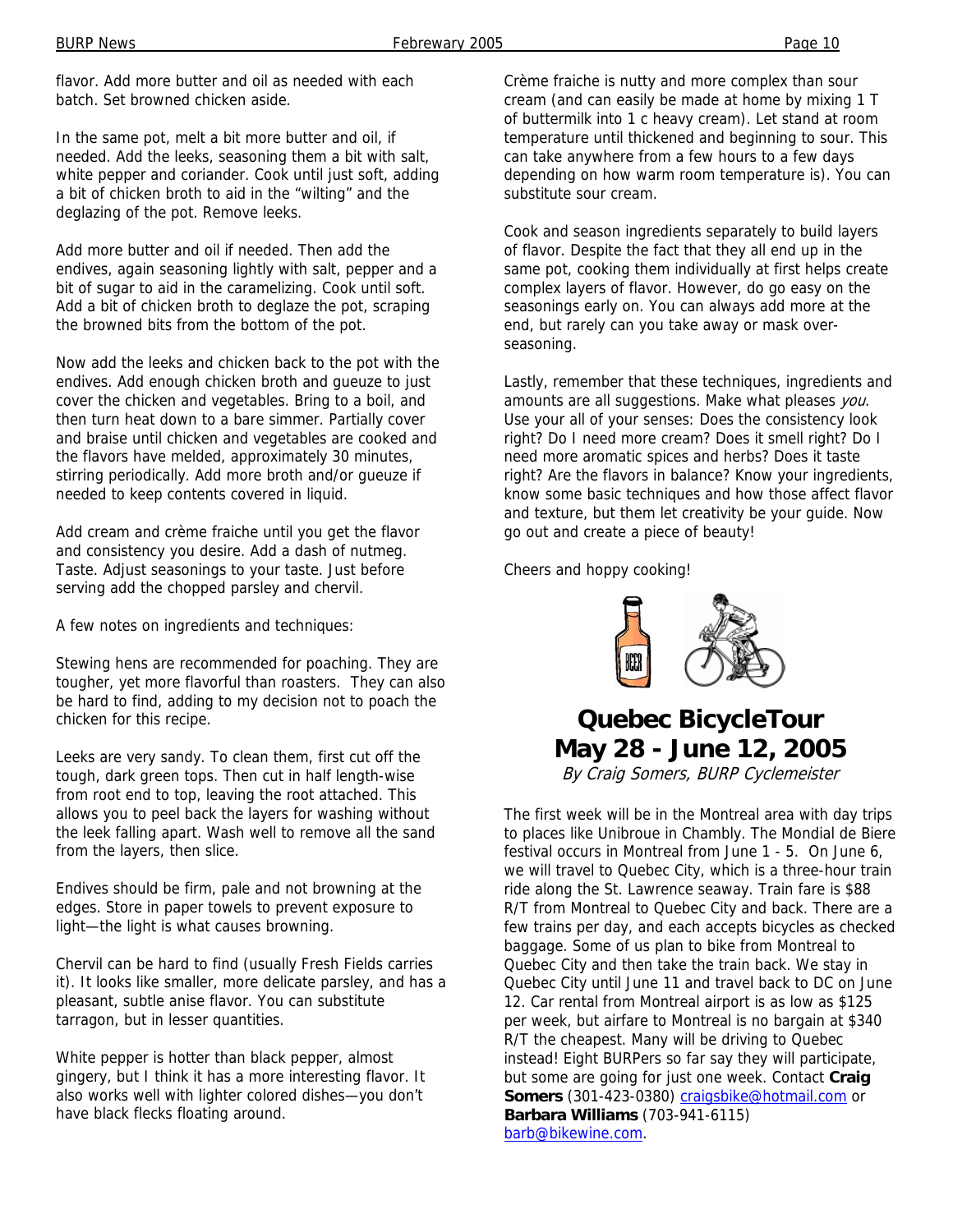

**BURP 10 and 20 Years Ago** 

Compiled By Bill Ridgely

#### **20 Years Ago, Feb 1985**

The February 1985 BURP meeting was held at the parish hall of the Church of the Ascension in Silver Spring and featured the First Annual BURP Red-Hot Tournament, now known as the BURP Chili Cookoff. It was suggested that members bring fire extinguishers along with their camp stoves due to the competition being held indoors. Tournament chairman **Bob Wright** provided judging criteria and instructions courtesy of the Chili Appreciation Society, International (CASI). CASI member and VA chilihead **Lee Ruck** headed the judging panel. The chilis were judged on 5 criteria: color, consistency, aroma, taste, and aftertaste, and a score ranging from 1 to 10 points (10 points being high) was assigned to each chili. Prizes were to be awarded to best overall chili, best chili with beans, best chili without beans, and best chili verde. However, no chili verde was entered, so no prize was awarded in that category. The winners were: Chili with Beans – **Bill Ridgely** (1st), **Ray Rabil** (2nd); Chili without Beans: **Bob Wright** (1st), **Alan Cameron** (2nd). Best overall chili was awarded to **Bob Wright** for his "Dragon's Breath Chili". According to Bob, his secret ingredient was "little red Nigerian peppers".

#### **10 Years Ago, Feb 1995**

The February 1995 BURP meeting was held at the Oxon Hill Jaycee Center in Ft Washington, MD and featured the 5th Annual Dan McCoubrey Memorial Stout Competition. The high tone of the meeting was exemplified by **Jim Caldwell** in his meeting report, which was entitled "Perversion Reigns". Not to worry, though – the "perversion" in question was President **Polly Goldman's** reaction to the fact that there were a larger than normal number of female brewers represented at the meeting and that male and female members were "promiscuously" swapping nametags by the end of the meeting. Jim, however, felt the real perversion was the Oyster Peat-Smoked Stout contributed by **John Esparolini**. Jim kindly referred to this beer as "O p-ss" and claimed that John performed a miracle worthy of Jesus himself when he "fed the multitudes with just 12 ounces of "O p-ss". The stout competition had nearly 30 entries and consisted of two rounds of judging. Five beers were sent forward to the BOS table. The winners were **Keith Redding** (3rd), **Jim**  **Blue** (2nd), and **Lynne Ragazzini & Doug Kruth** (1st). Unfortunately, the specific stout styles of the winners were not reported.

Another event worthy of mention in February was the first BURP educational session on Cask Conditioned Real Ale, taught by **Jim Busch** and featuring cask ales brewed by **Tim Artz**, **Ron Barchet** (later a founder of Victory Brewing Co), **Keith Redding** (Jim's brewing partner) and **Bill Ridgely**. The beers served on Jim's beer engine included a mild, best bitter, ESB, 70-shilling Scottish, and barleywine.

The Feb BURP News featured President **Polly Goldman's** update on efforts to make homebrew club activities legal in VA, a letter from Bath, England courtesy of **Andy Anderson** (on a 2-year "beer study" rotational assignment), **Martin Wooster's** review of "Making Beer" by William Mares (hint – save your money), and BURPer **Bert Tagge's** very compelling essay on why he no longer was able to consume alcoholic beverages. Bert, for those not fortunate enough to have known him, was a bear of a man with a heart of gold. He was the first to call BURP meetings to order with the thunderous cry of "Beer Ye, Beer Ye!" Bert left the club soon afterwards and was greatly missed by all.

Two upcoming brewpub openings were announced by **Jim Dorsch** in his "Whole BURP Catalog" – Blue-n-Gold Brewing Co in Arlington and The Ram's Head in Annapolis.



# **BURP Buck\$ – Notes and Figures from the Minister of Prosperity**

By Dan Fapp, Minister of Prosperity

It is with the greatest pleasure that I come to you with my first edition of the Treasurer's Report, or as I have come to think of it, "BURP Buck\$." One of the greatest assets we possess as a club is a sound financial foundation, which enables us to undertake outstanding events like Spirit of Free Beer, MCAB and Spirit of Belgium. The credit for this foundation goes to all of the members who graciously donate their expertise, equipment and, most importantly, their time to make